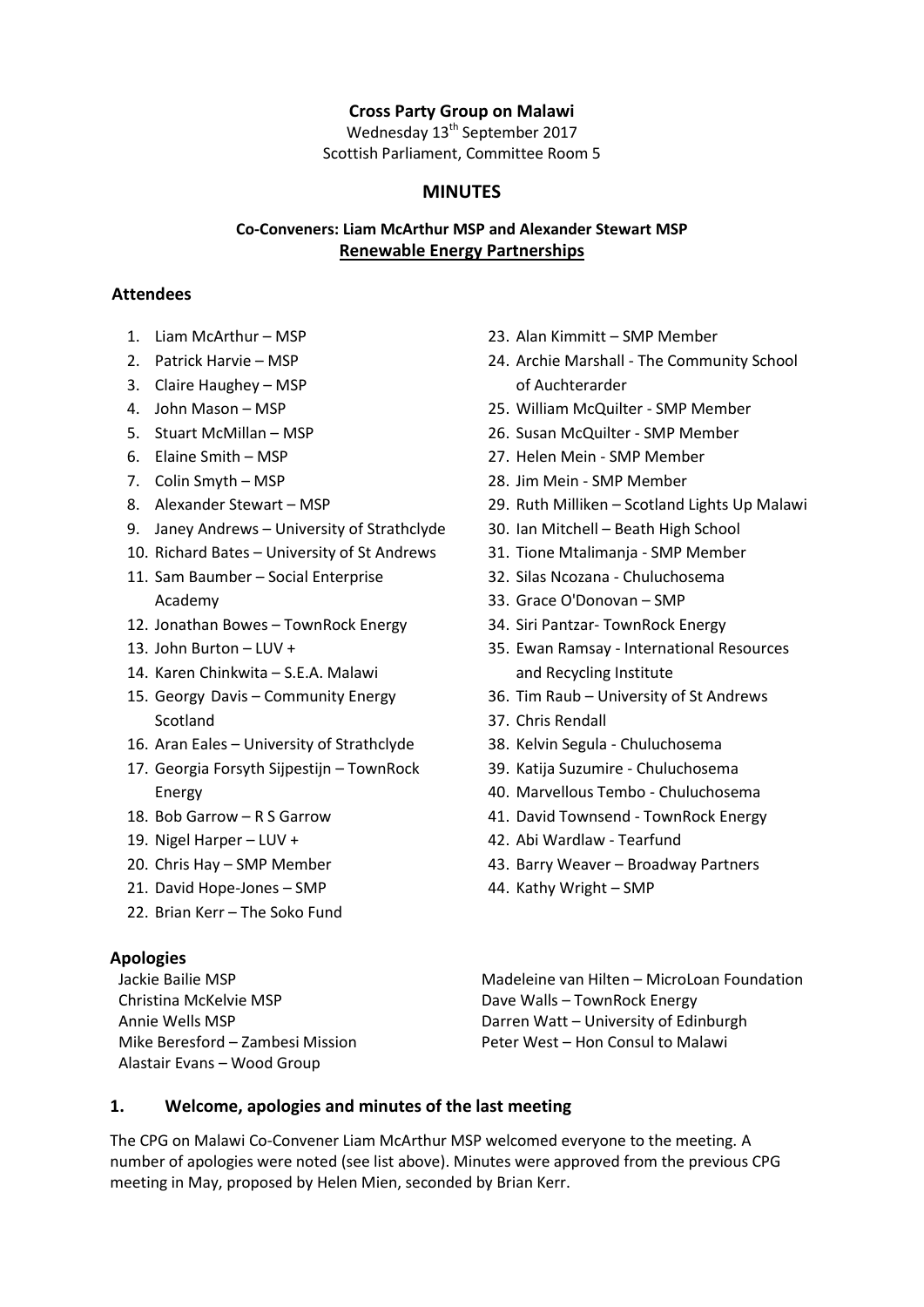# **2. Malawi Cross Party Group AGM.**

In line with parliamentary guidance each CPG must hold an AGM within 11-13 months of the previous AGM of the CPG. Liam McArthur MSP (Lib Dems) and Alexander Stewart MSP (Cons) agreed to continue as co-conveners. Clare Haughey MSP (SNP) expressed her intention to stand as co-convener. David Hope-Jones (secretary) established it was permissible to have three coconvenors.

Clare Haughey MSP (SNP), Liam McArthur MSP (Lib Dems), Alexander Stewart MSP (Cons) were duly elected (proposed by Patrick Harvie MSP, seconded by Elaine Smith MSP).

Elaine Smith MSP (Lab), Christina McKelvie MSP (SNP), Patrick Harvie MSP (Greens) were duly elected as Co-Vice-Conveners (proposed by Stuart McMillan MSP and seconded by Clare Haughey MSP).

David Hope-Jones (ex officio, Scotland Malawi Partnership) was duly re-elected as secretary for the group (proposed by Liam McArthur MSP and seconded by Elaine Smith MSP).

Liam McArthur MSP thanked David Hope-Jones and the Scotland Malawi Partnership team for the support and hard work that goes into organising these meetings.

**3. Presentation: Energy access in Malawi and building markets for renewables** *Brave Mhonie, SunnyMoney/SolarAid Malawi (via video) & Ruth Milliken, Scotland Lights Up Malawi*

Brave Mhonie from SunnyMoney/SolarAid Malawi gave a pre-recorded presentation on pico solar products and business-based solutions in tackling energy access in Malawi. Watch the video here: [goo.gl/HRVLtE](https://goo.gl/HRVLtE)

Ruth Milliken followed on from Brave's presentation, introducing herself and the Scotland Lights Up Malawi (SLuM) campaign. SLuM was created by the 2020 Climate Group in response to Mary Robinson's challenge to the business world on Scotland's role in tackling climate change. The campaign brought together Scottish businesses with Glasgow Caledonian University, Keep Scotland Beautiful and SolarAid/SunnyMoney in Malawi. The campaign worked to raise awareness of Climate Justice in Scotland, especially among young people, and to raise funds for energy access.

Ruth spoke of the need for tackling energy access in Malawi: in a population of 17 million, 15 million have no access to electricity. She demonstrated one of the means of lighting homes for those living off-grid: a kerosene lamp. Ruth described the dangers and expense of using kerosene, or one of the other methods for off-grid lighting such as torches or burning grass or candles.

The SLuM campaign continues to build partnerships across Scotland and Malawi. Current projects include work with the Fistula Foundation on their Empowered with Energy project. The campaign continues to help people to step away from kerosene and to stand for doing business differently. They are looking to continue the conversation and Ruth invited others who are interested to get in touch.

# **4. Renewable energy partnerships with Malawi:**

A number of speakers working in the field of renewable energy in Malawi shared their projects, learning and experiences.

Tione Mtalimanja, Malawian energy expert working in wind energy in Scotland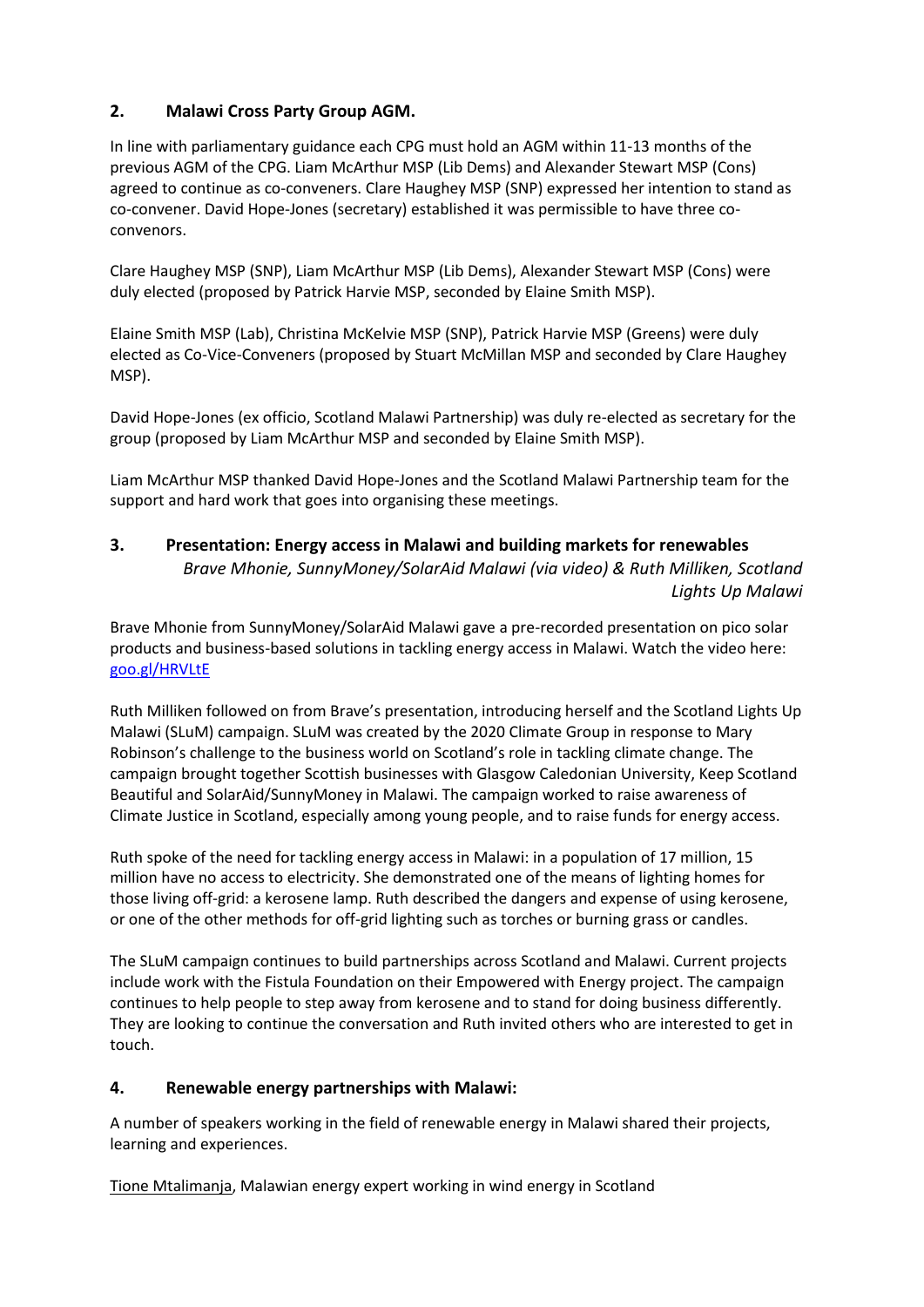Tione is currently working for Scottish and Southern Energy. Previously, he was employed by ESCOM [Electricity Supply Commission of Malawi] in the Southern Region, working on rural community electrcity provision. Tione outlined three major challenges many businesses met when they wanted to move into this sector:

- 1. Lack of standards for products: Malawi Bureau of Standards is being bypassed and the market is being flooded by sub-standard products which break easily and reduce trust in this technology.
- 2. Local technical capacity: projects are being implemented without consideration of local capacity. As a result, projects do not have the capacity to sustain the technology; for example in 2007 a hydro system was installed in three villages; within a few years it was decommissioned because there was no technician to maintain the batteries. There are lots of technical experts in urban areas but not in rural settings.
- 3. Sustainability is key for business ventures: the challenge is that tariff and income levels are miles apart. People cannot afford electricity around the clock so they become disconnected from supply. Economic empowerment for these communities is key.

Tione asked for these challenges to be considered when applying for funding for projects.

### Aran Eales, **University of Strathclyde**

Aran introduced himself as a researcher and project manager at the University of Strathclyde. He highlighted the issue of capacity building and training needs with the Malawi government. The government is focused on grid expansion and it is less clear what their role is in rural settings. Aran explained there are no district level energy officers – creating these roles was a recommendation made to the Malawian government.

Aran went on to highlight a number of University of Strathclyde renewable energy projects:

- A feasibility study into energy production as a business. The highest need identified was in agriculture; however sales and services are likely to start up sooner based on rent-to-own systems.
- Creation of a Toolkit introduction to renewable and start-up guide to starting a business.
- Sustainability study in PV for the Malawi Renewable Energy Acceleration Programme (MREAP), showing projects are slightly more sustainable because of community engagement.
- UNDP project on sustainable business models.
- SOGERV project the Sustainable Off-Grid Electrification of Rural Villages project is operational in four villages, with a community solar PV system, small solar products and home systems. There have been challenges with the PV installation.
- Micro-grids these are 5-10kW PV systems, domestic supplies paid for through mobile money.

#### Ewan Ramsay, **International Resources & Recycling Group**

Ewan introduced himself as the Director for the International Resources and Recycling Group (IRRC) which was founded in 2007. In 2011/12. IRRC received funding from the Scottish government to set up two rural off-grid solar kiosks with the aim of making them sustainable by the end of the funding period. The kiosks were sited outside Blantyre and set up with the local communities.

There were a number of challenges during the project, particularly with the technology. IRRC drew on their experience from working on similar projects in the Arctic Circle. In both settings, they found community engagement and local capacity building were key.

The project is called Renew Enable Malawi and has been working for five years to get the kiosks running sustainably. It is still not quite sustainable. The funding from the Scottish government ran to 2015, the company themselves have funded it to 2017 and they have secured additional funding to 2018 with a real push for independence by March.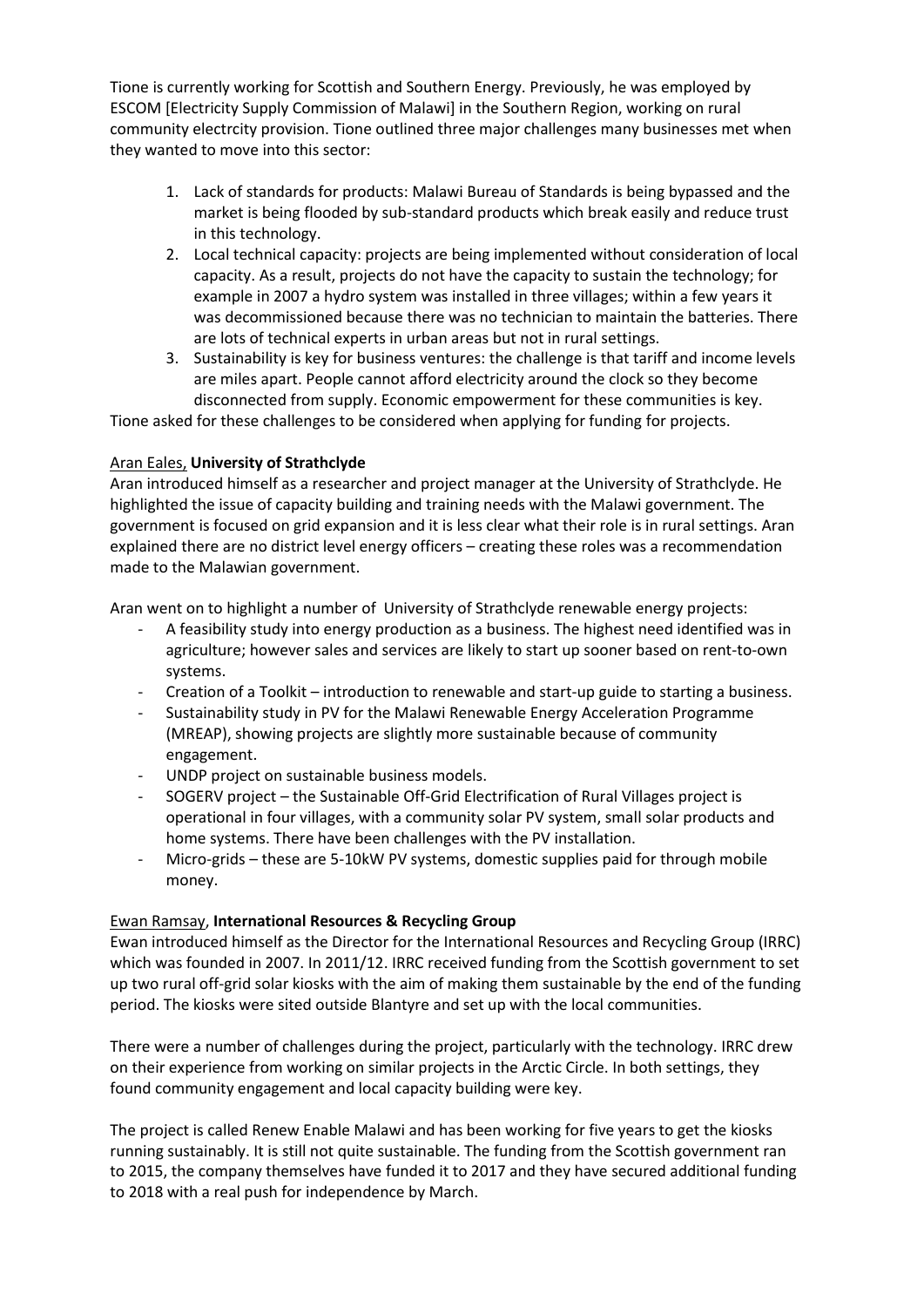## Richard Bates, Tim Raub, David Townsend **University of St Andrews** / **TownRock Energy**

Richard Bates introduced himself as a Senior Lecturer at the University of St Andrews. Richard explained that Malawi and Scotland have things in common when it comes to geothermal energy. In Scotland, there are islands coping with being off-grid, just as many communities in Malawi do.

Geothermal production can be seen all over the world. There is potential production in Malawi, some of which is being tapped into already. Through a GCRF project, an evaluation of potential was undertaken through desk-top review, reconnaissance survey in Malawi and delivery of results at a workshop to local stakeholders.

There is additional funding to return to the site for further field tests, as well as to bring a team of Malawian engineers over to visit geothermal sites in the UK and across Europe to see small sites. It is recognised that any solution must be an integrated solution at the right scale.

David Townsend introduced himself as CEO of TownRock Energy, which was founded four years ago and is Scotland's first deep geothermal energy company. In Scotland geothermal potential is very deep, in contrast Malawi has hot water coming out at the surface.

## **5. Open discussion and Q&A**

Nigel Harper from LUV+ asked Aran Eales if cropping twice per year would be feasible and if there were suitable pumps available. Aran responded that feasibility studies show demand is there and there are plenty of commercial examples but the barrier is the high start-up costs. There are some big operations there already at scale, for example with Practical Action and Christian Aid. Maize milling is the top choice but greater crop diversification is really needed. A USAID study showed maize is the most suitable crop for 5% of Malawian soils but it is grown on 90% of it.

Karen Chinkwita from Social Enterprise Academy Malawi asked two questions:

- A Malawian in Nkhata Bay called Hastings has already developed several hydro plants. Financing was a huge issue so he used materials he sourced locally and raised £554. Karen asked if there had been any discussion or progress on licensing from MERA? Hastings had not been allowed to generate a grid himself, it had to be done through ESCOM, due to licensing laws.
- Were the speakers and attendees considering the possibilities of working with the TVET programme? There are several technical colleges and they are training engineers – this could be a way of tackling issues raised by speakers around sustainability and local technical knowledge, and also creates jobs.

Aran Eales responded that MERA has been a big stumbling block. Regulation is needed for 1MW and 500kW. Standards for products is also a major issue – Malawi is flooded with low quality products. Not only do they break easily leaving people without access to energy, they also create electronic waste and people's perception of solar goes down. To try and tackle this they have made a recommendation to the government of Malawi to introduce District Renewable Officers. Regarding TVET, his understanding was that it was mainly woodwork and welding; it could include renewable. Mzuzu college and Community Energy Malawi also do training and capacity building.

Tione Mtalimanja also responded that Feed-in Tariffs don't exist in Malawi. If the government wants small scale success, they need Feed-in Tariffs. MERA have started with utility scale rather than small scale. The market doesn't currently allow small scale development.

Tim Raub added that geothermal can bypass electricity in some settings, although it is location specific. ESCOM has to come to the source. A plant can add 10-20% grid capacity. The World Bank committed to a geothermal plant in Malawi.